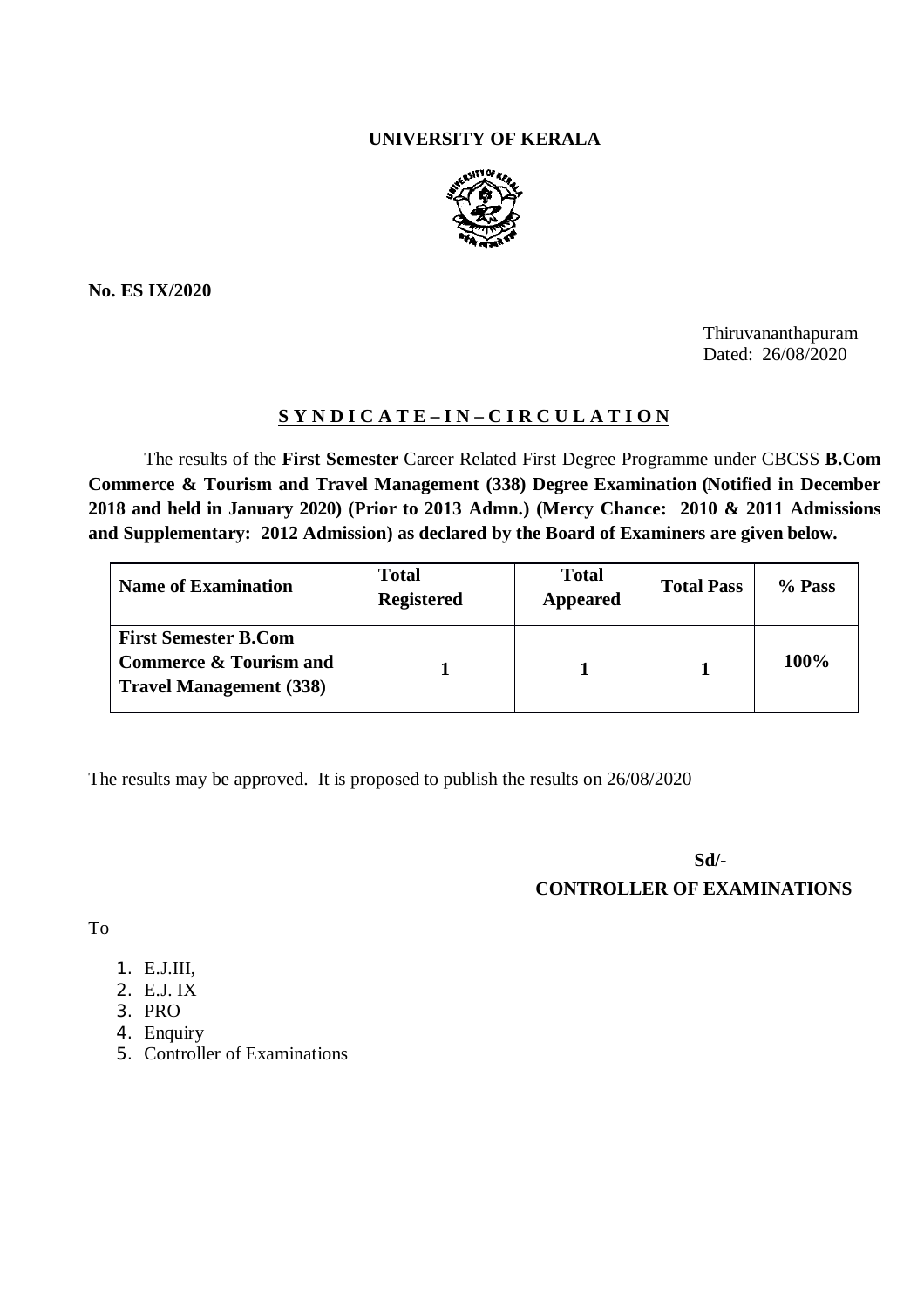## **No. ES IX/2020**



## **UNIVERSITY OF KERALA**

## **NOTIFICATION**

- 1. The following is the provisional list of Register Numbers of the successful candidate ofthe First Semester Career Related First Degree Programme Under **CBCSS B.COM Commerce & Tourism and Travel Management (338)** Degree Examination **January 2020 (Notified in December 2018)** (Prior to 2013 Admn.) **(Mercy Chance: 2010 & 2011 Admissions and Supplementary: 2012 Admission)** as declared by the Board of Examiners. Those who are successful in parts means: either the candidate has not obtained a separate minimum of **'D'**  grade in **CE** and **ESE** and/or has not obtained a minimum **S G P A of1.5.**
- 2. The mark list of the candidate will be forwarded to the respective center.
- 3. Mark list will not be issued to the candidate in respect of whom there are defects are to be rectified, although their results have been provisionally released now.
- 4. The last date for revaluation and scrutiny is **14/09/2020**. Candidate should make use ofdraft mark list available in the University Website for applying for revaluation. Application for revaluation and scrutiny should be submitted through **ONLINE** only.

| ZVIV DURINU        |                                                       |  |  |
|--------------------|-------------------------------------------------------|--|--|
| <b>COURSE CODE</b> | <b>COURSE</b>                                         |  |  |
| TT 1141            | Methodology and Perspectives of Business<br>Education |  |  |

# **2010 Scheme**

## **Sd/- CONTROLLER OF EXAMINATIONS**

University Buildings, Thiruvananthapuram, Dated: 26/08/2020